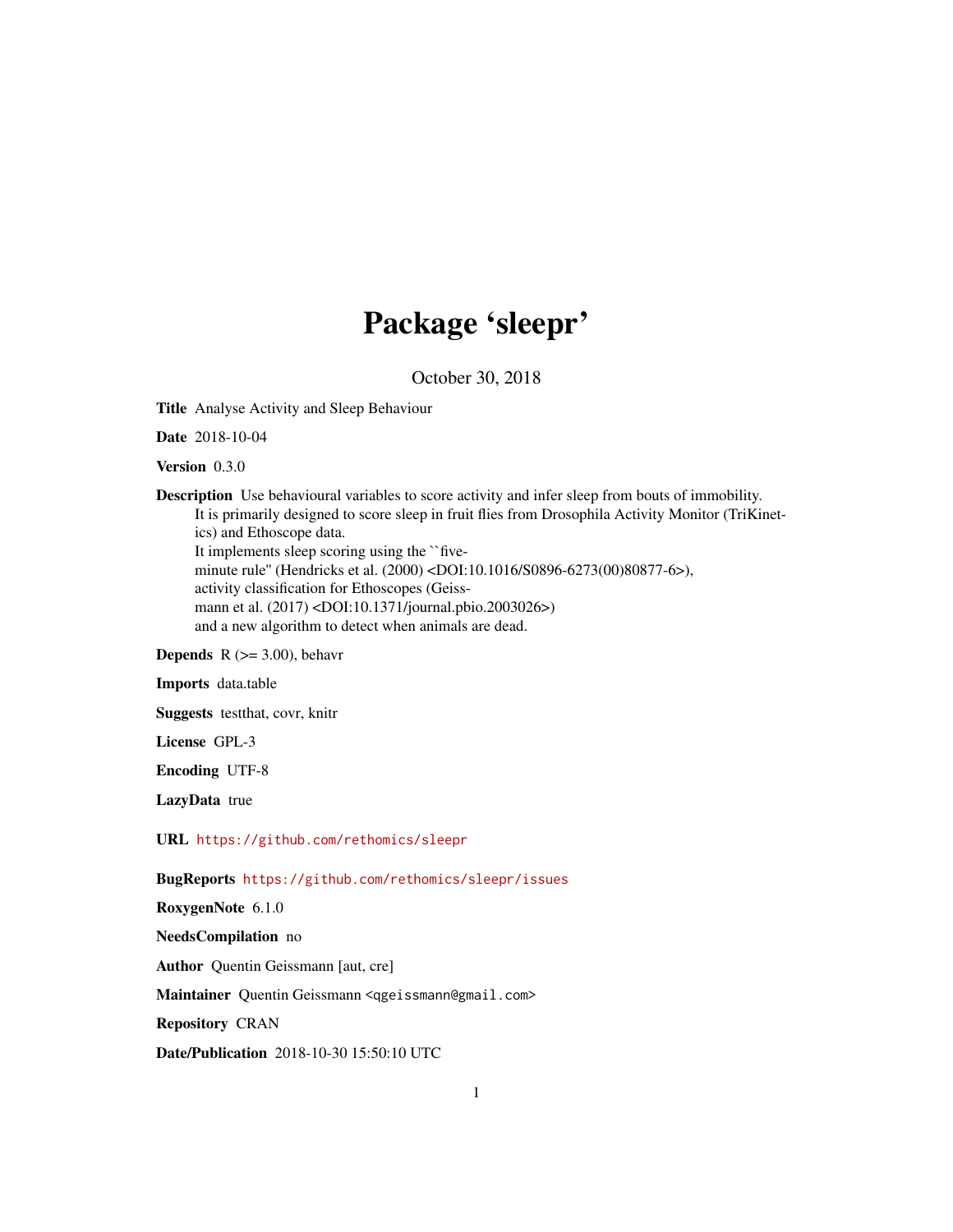## <span id="page-1-0"></span>R topics documented:

| Index | - 8                                                                                                    |
|-------|--------------------------------------------------------------------------------------------------------|
|       | sleep annotation $\ldots \ldots \ldots \ldots \ldots \ldots \ldots \ldots \ldots \ldots \ldots \ldots$ |
|       |                                                                                                        |
|       |                                                                                                        |
|       |                                                                                                        |

<span id="page-1-1"></span>

bout\_analysis *Find "bouts" in categorical time series*

#### Description

This function is used to find contiguous regions of unique value in a – potentially irregular/heterogeneous – univariate categorical time series.

#### Usage

```
bout_analysis(var, data)
```
#### Arguments

| var  | name of the variable to use from data                                                                                                                                                                                                                                                                   |
|------|---------------------------------------------------------------------------------------------------------------------------------------------------------------------------------------------------------------------------------------------------------------------------------------------------------|
| data | data, table containing behavioural variable from or one multiple animals. When<br>it has a key, unique values, are assumed to represent unique individuals (e.g. in<br>a behave table). Otherwise, it analysis the data as coming from a single animal.<br>data must have a column t representing time. |
|      |                                                                                                                                                                                                                                                                                                         |

#### Value

an object of the same type as data (i.e. [data.table::data.table](#page-0-0) or [behavr::behavr\)](#page-0-0). Each row is a specific bout characterised by three columns.

- t its *onset*
- duration its length
- <var> a column with the same name as var. The value of var for this bout.

#### References

• The relevant [rethomic tutorial section](https://rethomics.github.io/sleepr) – on sleep analysis

#### See Also

- [sleep\\_annotation](#page-5-1) to generate a binary sleep variable
- [rle](#page-0-0) run length encoding function on which this analysis is based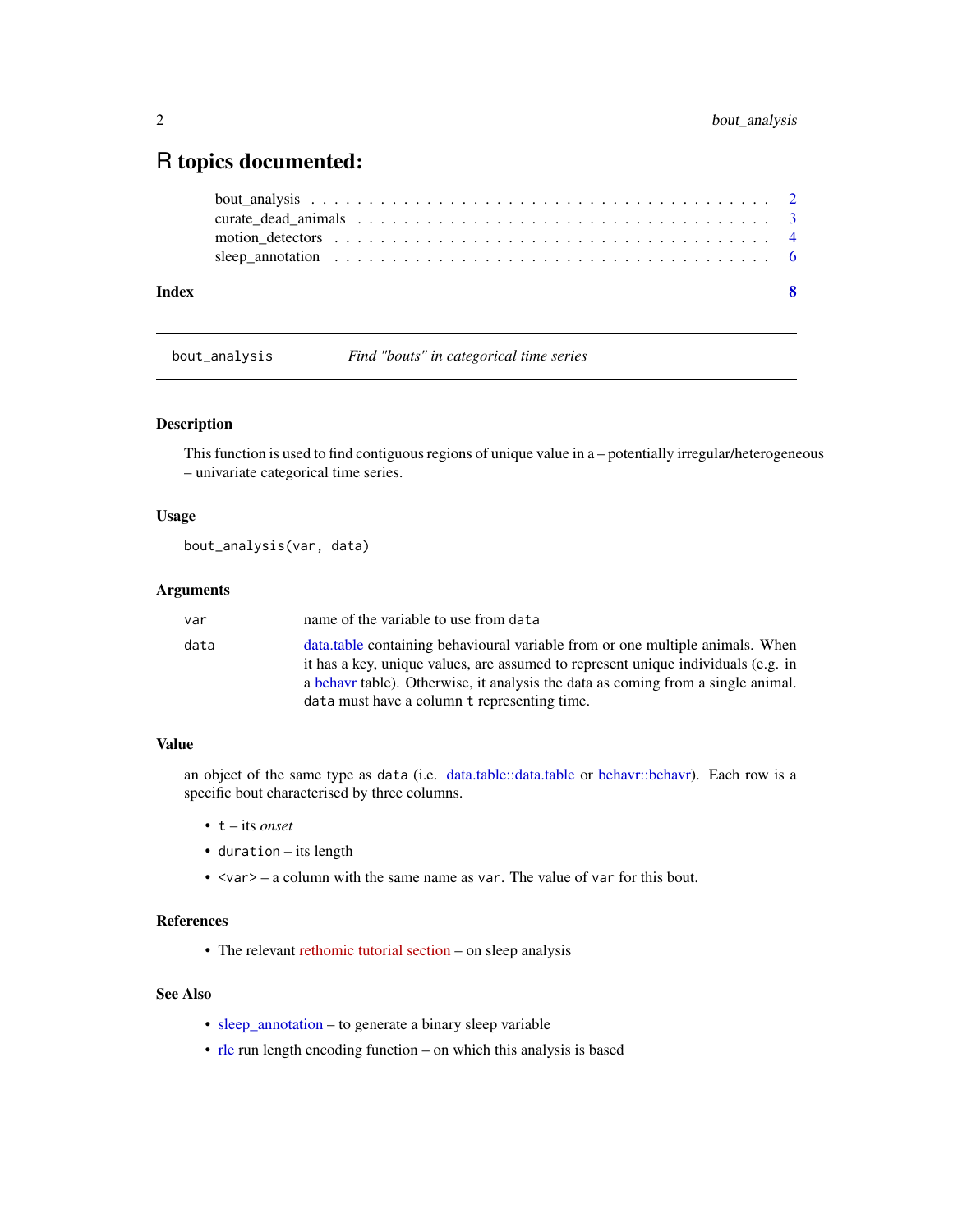<span id="page-2-0"></span>curate\_dead\_animals 3

#### Examples

```
# Bout analysis on binary variable:
dt <- toy_dam_data()
dt[, moving := activity > 0]
bdt <- bout_analysis(moving,dt)
print(bdt)
# With multiple states
dt <- toy_ethoscope_data()
# we discretise x position in three states: left, middle and right (1/3 each)
dt[, location := as.character( cut(x,
                               breaks = c(0.0, .33, .67, 1.0),
                               labels = c("left", "middle", "right")))]
```
bdt <- bout\_analysis(location, dt)

curate\_dead\_animals *Remove – irrelevant – data after individual have died*

#### Description

This function detects when individuals have died based on their first (very) long bout of immobility. Following data (which may include spurious artefact of movement) are removed.

#### Usage

```
curate_dead_animals(data, moving_var = moving, time_window = hours(24),
 prop\_immobile = 0.01, resolution = 24)
```
#### Arguments

| data          | data.table containing behavioural variable from or one multiple animals. When<br>it has a key, unique values, are assumed to represent unique individuals (e.g. in<br>a behave table). Otherwise, it analysis the data as coming from a single animal.<br>data must have a column t representing time. |
|---------------|--------------------------------------------------------------------------------------------------------------------------------------------------------------------------------------------------------------------------------------------------------------------------------------------------------|
| moving_var    | logical variable in data used to define the moving (alive) state (default is moving)                                                                                                                                                                                                                   |
| time_window   | window during which to define death (default is one day)                                                                                                                                                                                                                                               |
| prop_immobile | proportion of immobility that counts as "dead" during time_window (see details)                                                                                                                                                                                                                        |
| resolution    | how much scanning windows overlap. Expressed as a factor (see details).                                                                                                                                                                                                                                |

#### Details

This function scans the time series looking for "death" in the right (future) data, within time\_window. Death is defined as mean(moving\_var) < prop\_immobile within a time window. Moving window start every time\_window/resolution. resolution = 1 is fast but means no overlap. The default would score an animal as dead it does not move more than *one percent of the time* for at least *one day*. All data following a "death" event are removed.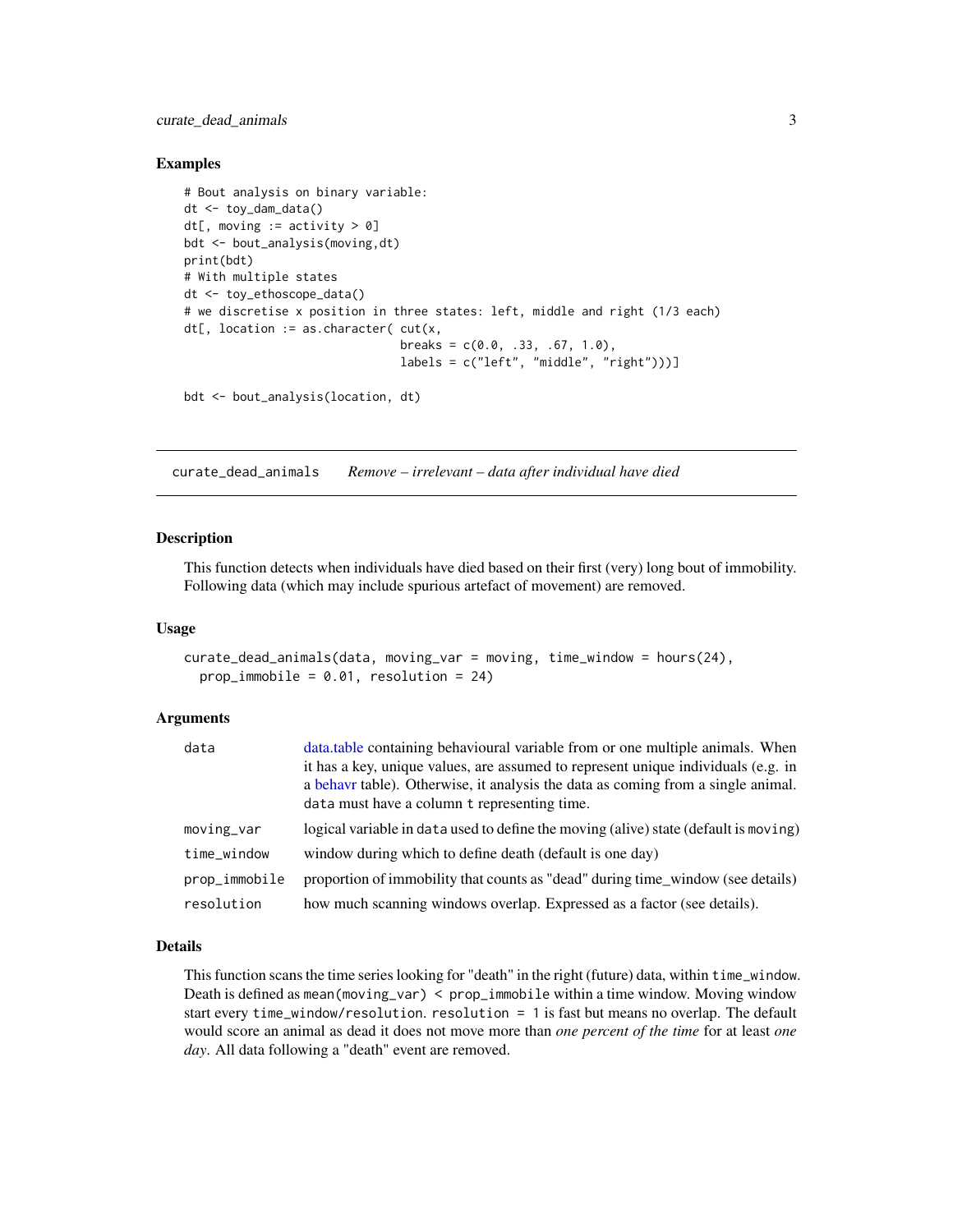<span id="page-3-0"></span>an object of the same type as data (i.e. [data.table::data.table](#page-0-0) or [behavr::behavr\)](#page-0-0).

#### See Also

• [sleep\\_annotation](#page-5-1) – to score movement and slepe

#### Examples

```
dt1 <- toy_activity_data()
#all movement after day 3 is set at 0
dt1[t > days(3), moving := FALSE]
# one artefact of movement is detected at day 3.5
dt1[t == days(3.5), moving := TRUE]dt2 <- curate_dead_animals(dt1)
dt3 <- curate_dead_animals(dt1,prop_immobile = 0)
## Not run:
library(ggplot2)
ggplot(data=dt1[,test:=1],aes(t, as.numeric(moving))) +
  geom_line(data=dt1[,test:=1]) +
  geom_line(data=dt2[, test:=2])+
  geom_line(data=dt3[, test:=3])+
  facet_grid(test \sim .)+
  scale_x_time()
## End(Not run)
```
<span id="page-3-2"></span>motion\_detectors *Motion detector for Ethocope data*

#### <span id="page-3-1"></span>Description

Defines whether a *single animal* is moving according to:

#### Usage

```
max_velocity_detector(data, time_window_length,
  velocity_correction_coef = 0.003, masking_duration = 6)
max_velocity_detector_legacy(data, velocity_threshold = 0.006)
virtual_beam_cross_detector(data, time_window_length)
```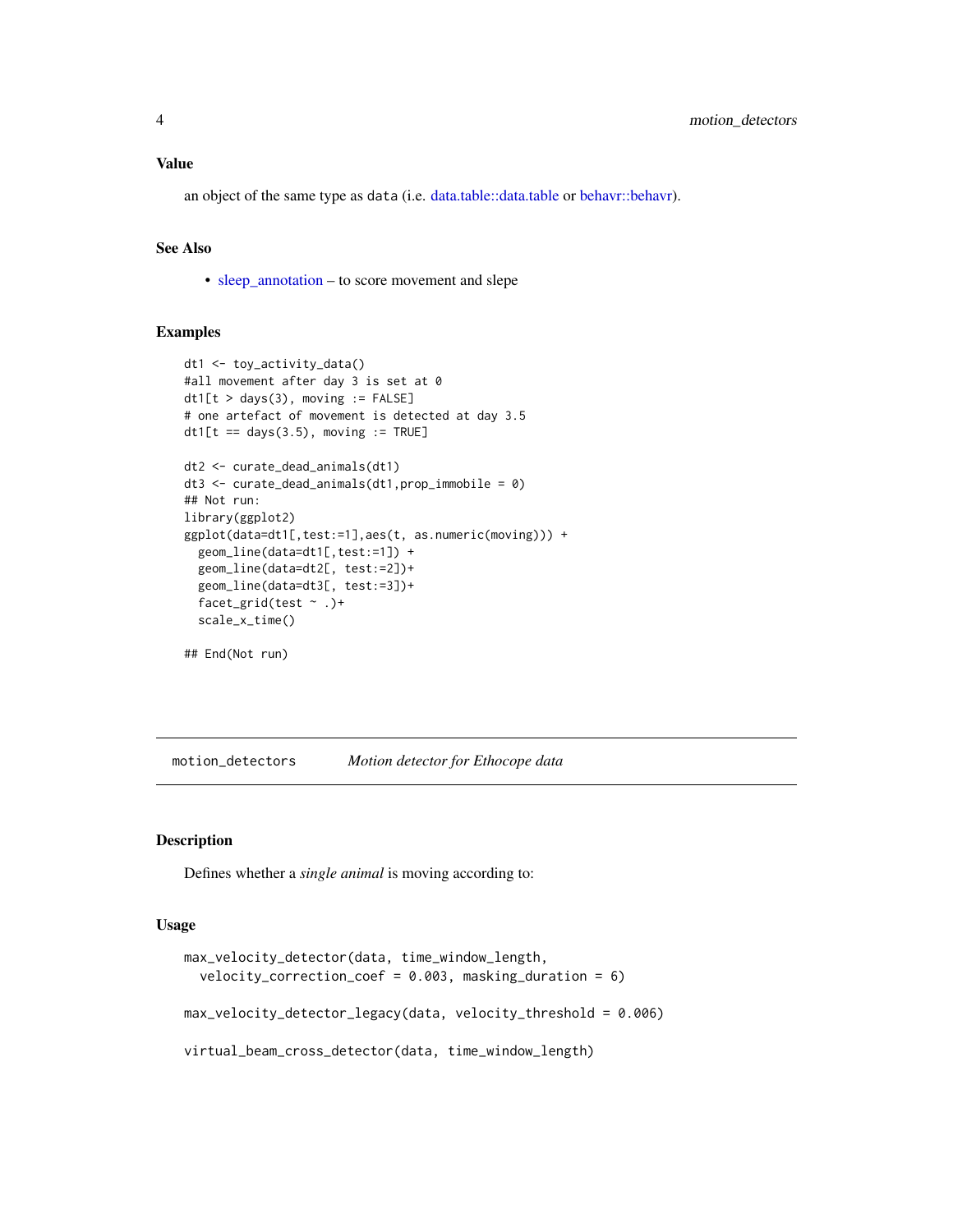#### <span id="page-4-0"></span>Arguments

| data                     | data.table::data.table containing behavioural variables of <i>a single animal</i> (no id).<br>It must have the columns xy_dist_log10x1000(for computing subpixel veloc-<br>ity), x(beam cross), t and has_interacted (whether a stimulus was delivered). |  |  |  |
|--------------------------|----------------------------------------------------------------------------------------------------------------------------------------------------------------------------------------------------------------------------------------------------------|--|--|--|
| time_window_length       |                                                                                                                                                                                                                                                          |  |  |  |
|                          | number of seconds to be used by the motion classifier. This corresponds to the<br>sampling period of the output data.                                                                                                                                    |  |  |  |
| velocity_correction_coef |                                                                                                                                                                                                                                                          |  |  |  |
|                          | an empirical coefficient to correct velocity with respect to variable framerate.                                                                                                                                                                         |  |  |  |
| masking_duration         |                                                                                                                                                                                                                                                          |  |  |  |
|                          | number of seconds during which any movement is ignored (velocity is set to 0)<br>after a stimulus is delivered (a.k.a. interaction).                                                                                                                     |  |  |  |
| velocity_threshold       |                                                                                                                                                                                                                                                          |  |  |  |
|                          | uncorrected velocity above which an animal is classified as 'moving' (for the<br>legacy version).                                                                                                                                                        |  |  |  |
|                          |                                                                                                                                                                                                                                                          |  |  |  |
| <b>Details</b>           |                                                                                                                                                                                                                                                          |  |  |  |

- Validated and corrected subpixel velocity [\(max\\_velocity\\_detector\)](#page-3-1), the most rigorous
- Uncorrected subpixel velocity [\(max\\_velocity\\_detector\\_legacy\)](#page-3-1)
- Crossing a virtual beam in the middle of the region of interest [\(virtual\\_beam\\_cross\\_detector\)](#page-3-1)

[max\\_velocity\\_detector](#page-3-1) is the default movement classification for real-time ethoscope experiments. It is benchmarked against human-generated ground truth.

These functions are *rarely called directly*, but typically used is in the context of [sleep\\_annotation.](#page-5-1)

#### Value

an object of the same type as data (i.e. [data.table::data.table](#page-0-0) or [behavr::behavr\)](#page-0-0) with additional columns:

- moving Logical, TRUE iff. motion was detected.
- beam\_crosses The number of beam crosses (when the animal crosses  $x = 0.5 -$  that is the midpoint of the region of interest) within the time window
- max\_velocity The maximal velocity within the time window. The resulting data is sampled at a period equals to time\_window\_length.

#### See Also

• [sleep\\_annotation](#page-5-1) – which requieres a motion detector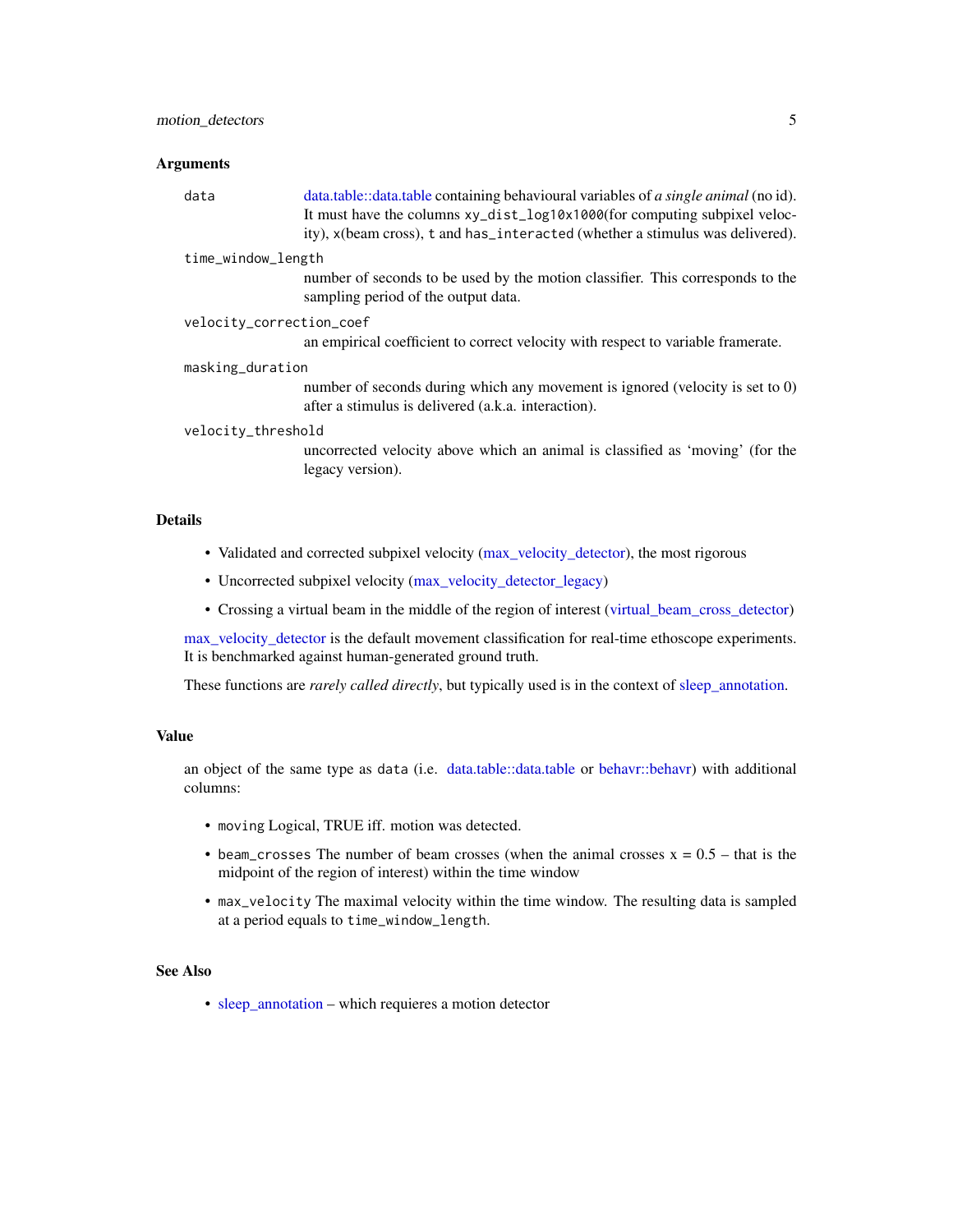<span id="page-5-1"></span><span id="page-5-0"></span>

#### Description

This function first uses a motion classifier to decide whether an animal is moving during a given time window. Then, it defines sleep as contiguous immobility for a minimum duration.

#### Usage

```
sleep_annotation(data, time_window_length = 10,
 min_time_immobile = 300, motion_detector_FUN = max_velocity_detector,
  ...)
```

```
sleep_dam_annotation(data, min_time_immobile = 300)
```
#### Arguments

| data.table containing behavioural variable from or one multiple animals. When     |  |  |  |
|-----------------------------------------------------------------------------------|--|--|--|
| it has a key, unique values, are assumed to represent unique individuals (e.g. in |  |  |  |
| a behavr table). Otherwise, it analysis the data as coming from a single animal.  |  |  |  |
| data must have a column t representing time.                                      |  |  |  |
| time_window_length                                                                |  |  |  |
| number of seconds to be used by the motion classifier. This corresponds to the    |  |  |  |
| sampling period of the output data.                                               |  |  |  |
| min_time_immobile                                                                 |  |  |  |
| Minimal duration (in s) of a sleep bout. Immobility bouts longer or equal to this |  |  |  |
| value are considered as sleep.                                                    |  |  |  |
| motion_detector_FUN                                                               |  |  |  |
| function used to classify movement                                                |  |  |  |
| extra arguments to be passed to motion_classifier_FUN.                            |  |  |  |
|                                                                                   |  |  |  |

#### Details

The default time\_window\_length is 300 seconds – it is also known as the "5-minute rule". sleep\_annotation is typically used for ethoscope data, whilst sleep\_dam\_annotation only works on DAM2 data. These functions are *rarely used directly*, but rather passed as an argument to a data loading function, so that analysis can be performed on the go.

#### Value

a [behavr](#page-0-0) table similar to data with additional variables/annotations (i.e. moving and asleep). The resulting data will only have one data point every time\_window\_length seconds.

#### References

• The relevant [rethomic tutorial section](https://rethomics.github.io/sleepr) – on sleep analysis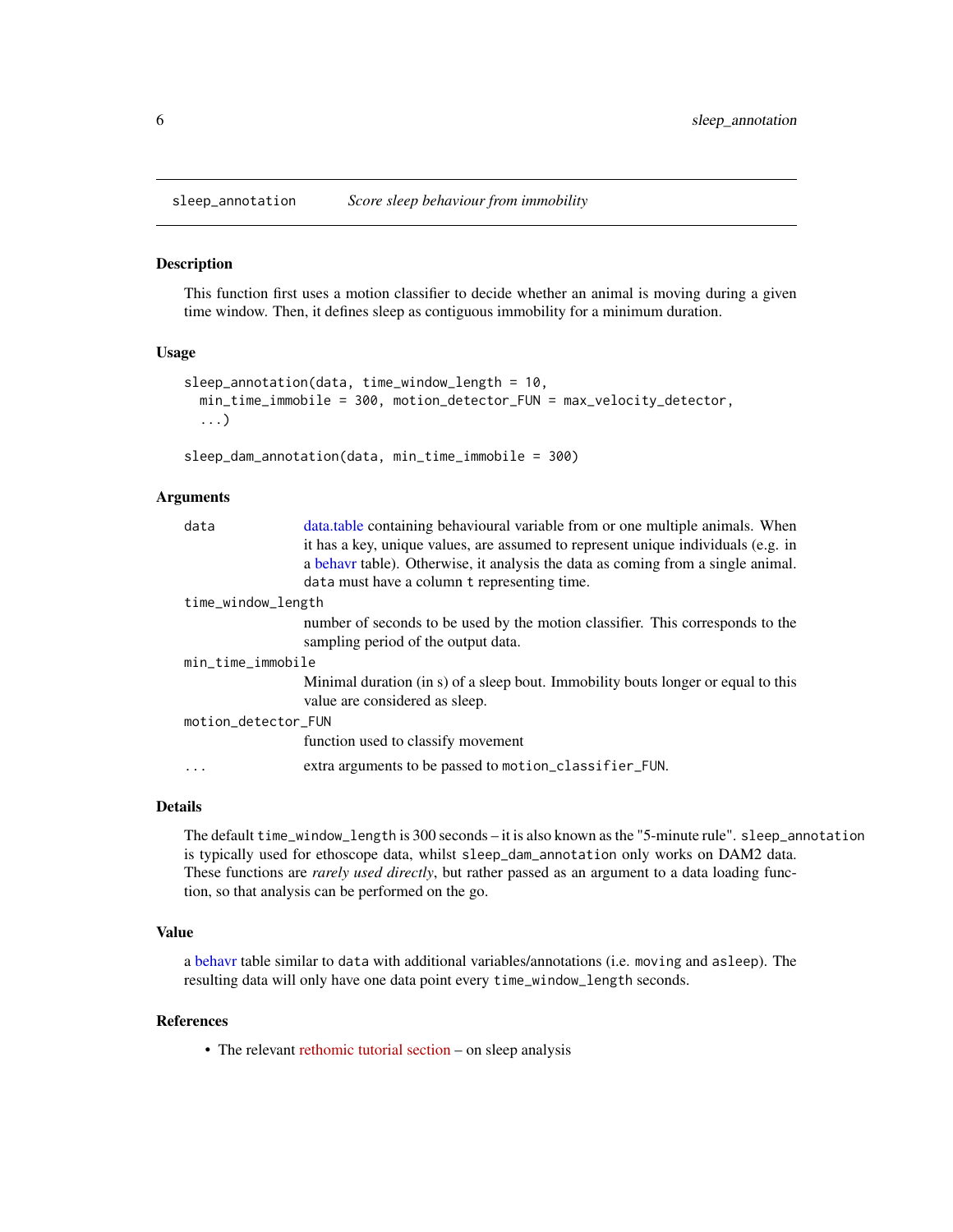#### <span id="page-6-0"></span>sleep\_annotation 7

#### See Also

- [motion\\_detectors](#page-3-2) options for the motion\_detector\_FUN argument
- [bout\\_analysis](#page-1-1) to further analyse sleep bouts in terms of onset and length

#### Examples

```
dt_one_animal <- toy_ethoscope_data(seed=2)
####### Ethoscope, corrected velocity classification #########
sleep_dt <- sleep_annotation(dt_one_animal, masking_duration=0)
print(sleep_dt)
# We could make a sleep `barecode'
## Not run:
library(ggplot2)
ggplot(sleep_dt, aes(t,y="Animal 1",fill=asleep)) +
                                   geom_tile() + scale_x_time()
## End(Not run)
####### Ethoscope, virutal beam cross classification #########
sleep_dt2 <- sleep_annotation(dt_one_animal,
                             motion_detector_FUN=virtual_beam_cross_detector)
## Not run:
library(ggplot2)
ggplot(sleep_dt2, aes(t,y="Animal 1",fill=asleep)) +
                                   geom_tile() + scale_x_time()
## End(Not run)
####### DAM data, de facto beam cross classification ######
dt_one_animal <- toy_dam_data(seed=7)
sleep_dt <- sleep_dam_annotation(dt_one_animal)
## Not run:
library(ggplot2)
ggplot(sleep_dt, aes(t,y="Animal 1",fill=asleep)) +
                                   geom_tile() + scale_x_time()
```
## End(Not run)